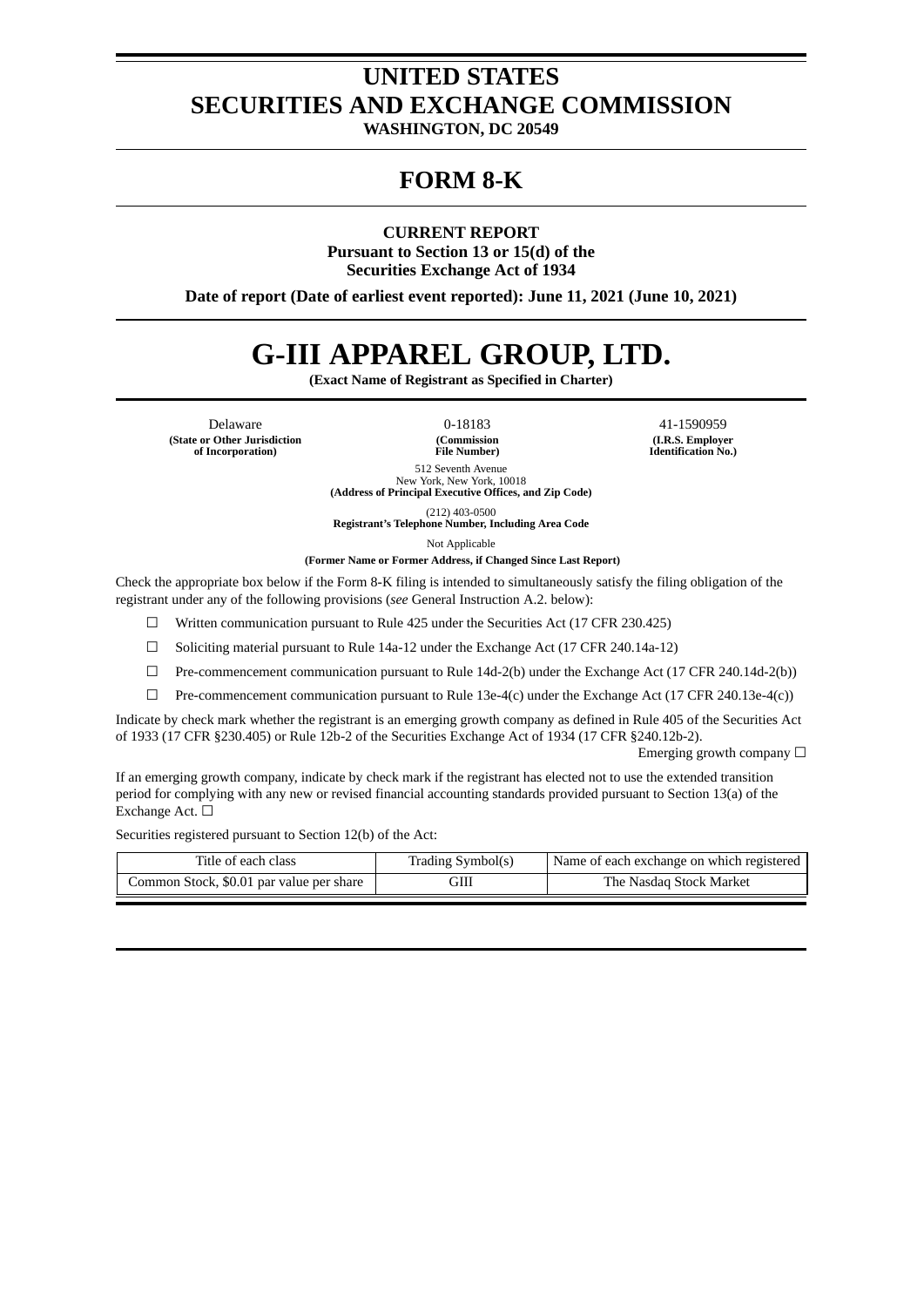#### **Item 5.07 Submission of Matters to a Vote of Security Holders.**

G-III Apparel Group, Ltd. (the "Company" or "G-III") held its Annual Meeting of Stockholders (the "2021 Annual Meeting") on June 10, 2021. A total of 45,364,763 shares were represented at the 2021 Annual Meeting and the Company's stockholders took the following actions:

#### Proposal No. 1: Election of Directors

The Company's stockholders elected each of the twelve nominees for director to serve until the next Annual Meeting of Stockholders and until their respective successors shall have been duly elected and qualified based on the following votes:

| <b>Name</b>          | <b>Votes For</b> | <b>Votes Withheld</b> | <b>Broker Non-Votes</b> |
|----------------------|------------------|-----------------------|-------------------------|
| Morris Goldfarb      | 41,155,055       | 1,861,359             | 2,348,349               |
| Sammy Aaron          | 40,731,684       | 2,284,730             | 2,348,349               |
| Thomas J. Brosig     | 39,354,682       | 3,661,732             | 2,348,349               |
| Alan Feller          | 40,411,912       | 2,604,502             | 2,348,349               |
| Jeffrey Goldfarb     | 40,538,037       | 2,478,377             | 2,348,349               |
| Victor Herrero       | 42, 103, 787     | 912,627               | 2,348,349               |
| Robert L. Johnson    | 38,425,034       | 4,591,380             | 2,348,349               |
| Jeanette Nostra      | 40,937,358       | 2,079,056             | 2,348,349               |
| Laura Pomerantz      | 36,717,964       | 6,298,450             | 2,348,349               |
| Willem van Bokhorst  | 35,200,094       | 7,816,320             | 2,348,349               |
| Cheryl Vitali        | 42,559,654       | 456,760               | 2,348,349               |
| <b>Richard White</b> | 33,605,955       | 9,410,459             | 2,348,349               |

#### Proposal No. 2: Advisory Vote on Compensation of the Company's Named Executive Officers

The Company's stockholders cast an advisory (non-binding) vote on the compensation of the Company's named executive officers as follows:

| Votes For  | <b>Votes Against</b> | Abstentions | <b>Broker Non-Votes</b> |
|------------|----------------------|-------------|-------------------------|
| 16,589,063 | 26,372,219           | 55,132      | 2,348,349               |

G-III values the opinions of its stockholders and will continue to solicit their views on its executive compensation program. The Board of Directors and the Compensation Committee of the Board will consider the results of this advisory vote and its continuing stockholder outreach in making future decisions on named executive officer compensation.

#### Proposal No. 3: Vote to Approve the Amendment to the Company's 2015 Long-Term Incentive Plan

The Company's stockholders approved the amendment to the Company's 2015 Long-Term Incentive Plan, as amended (the "2015 Plan"), to increase the number of shares of common stock authorized for grant and issuance pursuant to awards under the 2015 Plan by 800,000 shares and increase the number of shares that may be issued to any Plan participant in any fiscal year from 400,000 to 800,000 based on the following votes:

| <b>Votes For</b> | <b>Votes Against</b> | Abstentions | <b>Broker Non-Votes</b> |
|------------------|----------------------|-------------|-------------------------|
| 31,892,384       | 1,074,471            | 49,559      | 2,348,349               |

A copy of the approved 2015 Plan, as amended, is attached to this Form 8-K as Exhibit 10.1.

#### Proposal No. 4: Ratification of Independent Registered Public Accounting Firm

The Company's stockholders ratified the appointment of Ernst & Young LLP as the Company's independent registered public accounting firm for the fiscal year ending January 31, 2022 based on the following votes:

| Votes For  | <b>Votes Against</b> | <b>Abstentions</b> | <b>Broker Non-Votes</b> |
|------------|----------------------|--------------------|-------------------------|
| 44,437,035 | 922,305              | 5.423              |                         |

#### 2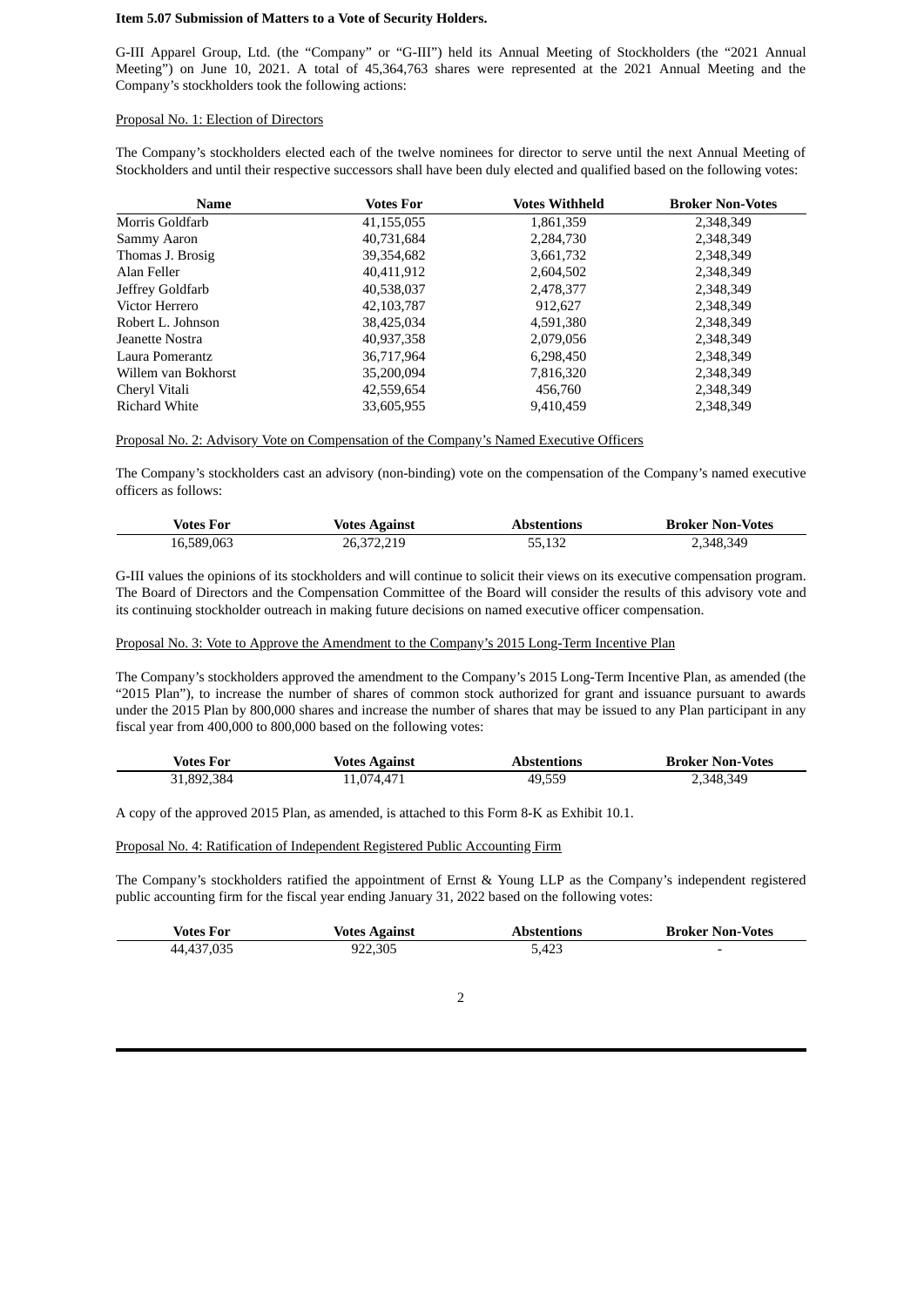### **Item 9.01. Financial Statements and Exhibits.**

(a) Financial Statements of Businesses Acquired.

None.

(b) Pro Forma Financial Information.

None.

(c) Shell Company Transactions

None.

- (d) Exhibits.
- 10.1 2015 [Long-Term](#page-5-0) Incentive Plan, as amended.
- 104 Cover Page Interactive Data File (embedded within the Inline XBRL document).

3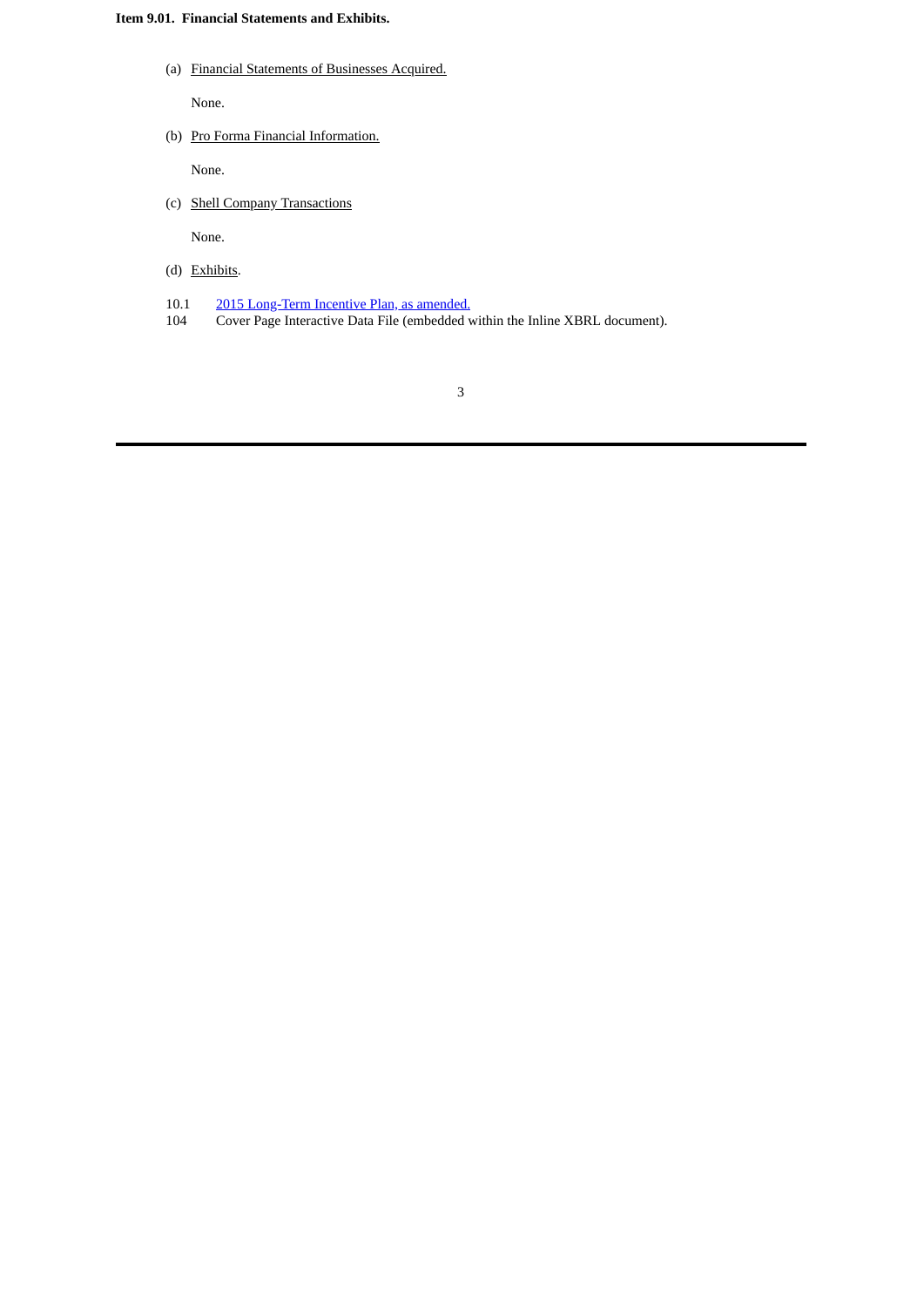# EXHIBIT INDEX

| <b>Exhibit</b> |                                                                              |
|----------------|------------------------------------------------------------------------------|
| No.            | <b>Description</b>                                                           |
| 10.1           | 2015 Long-Term Incentive Plan, as amended.                                   |
| 104            | Cover Page Interactive Data File (embedded within the Inline XBRL document). |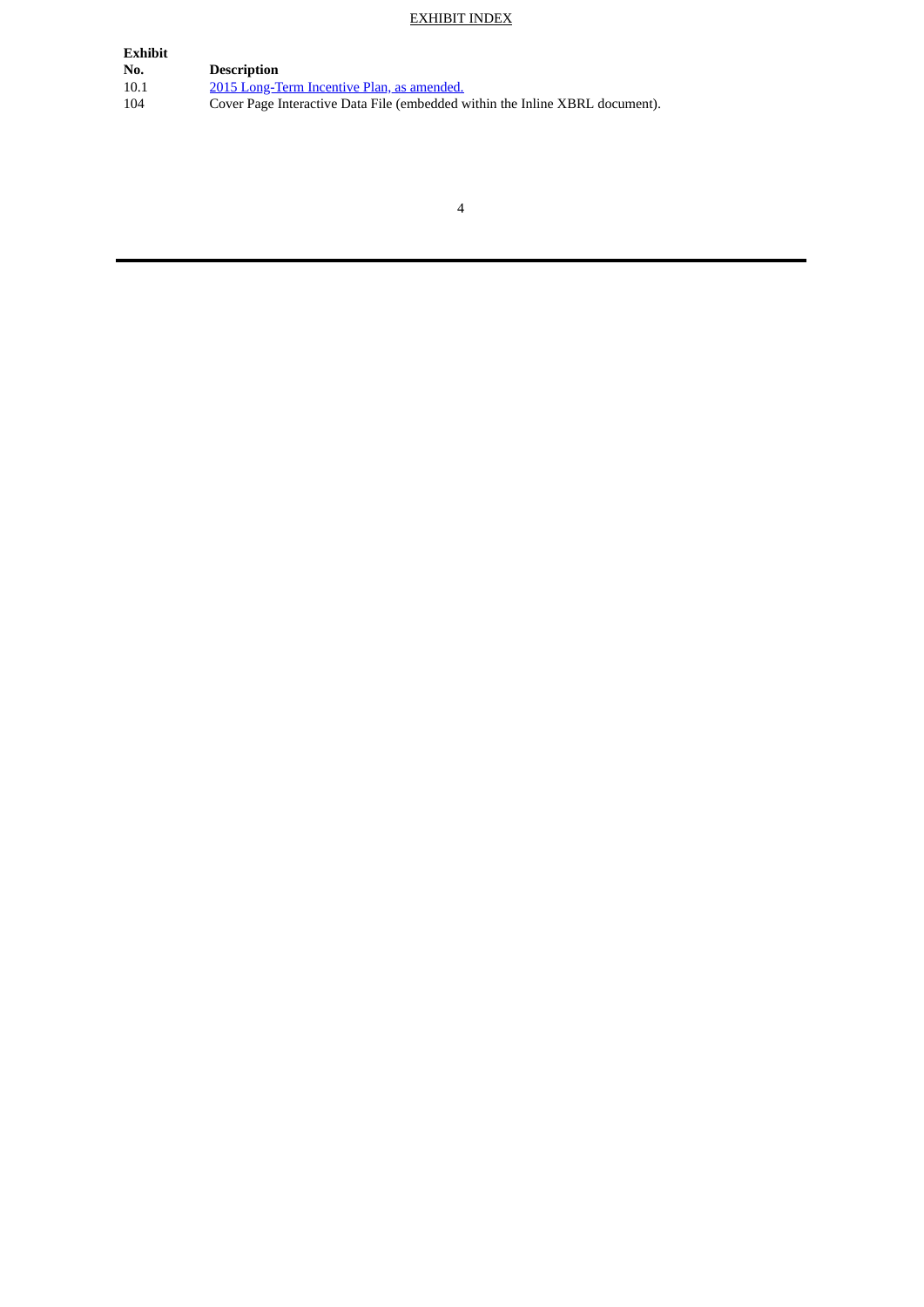#### SIGNATURE

Pursuant to the requirements of the Securities Exchange Act of 1934, the registrant has duly caused this report to be signed on its behalf by the undersigned hereunto duly authorized.

G-III APPAREL GROUP, LTD.

Date: June 11, 2021

By: /s/ Neal S. Nackman Name: Neal S. Nackman

Title: Chief Financial Officer

5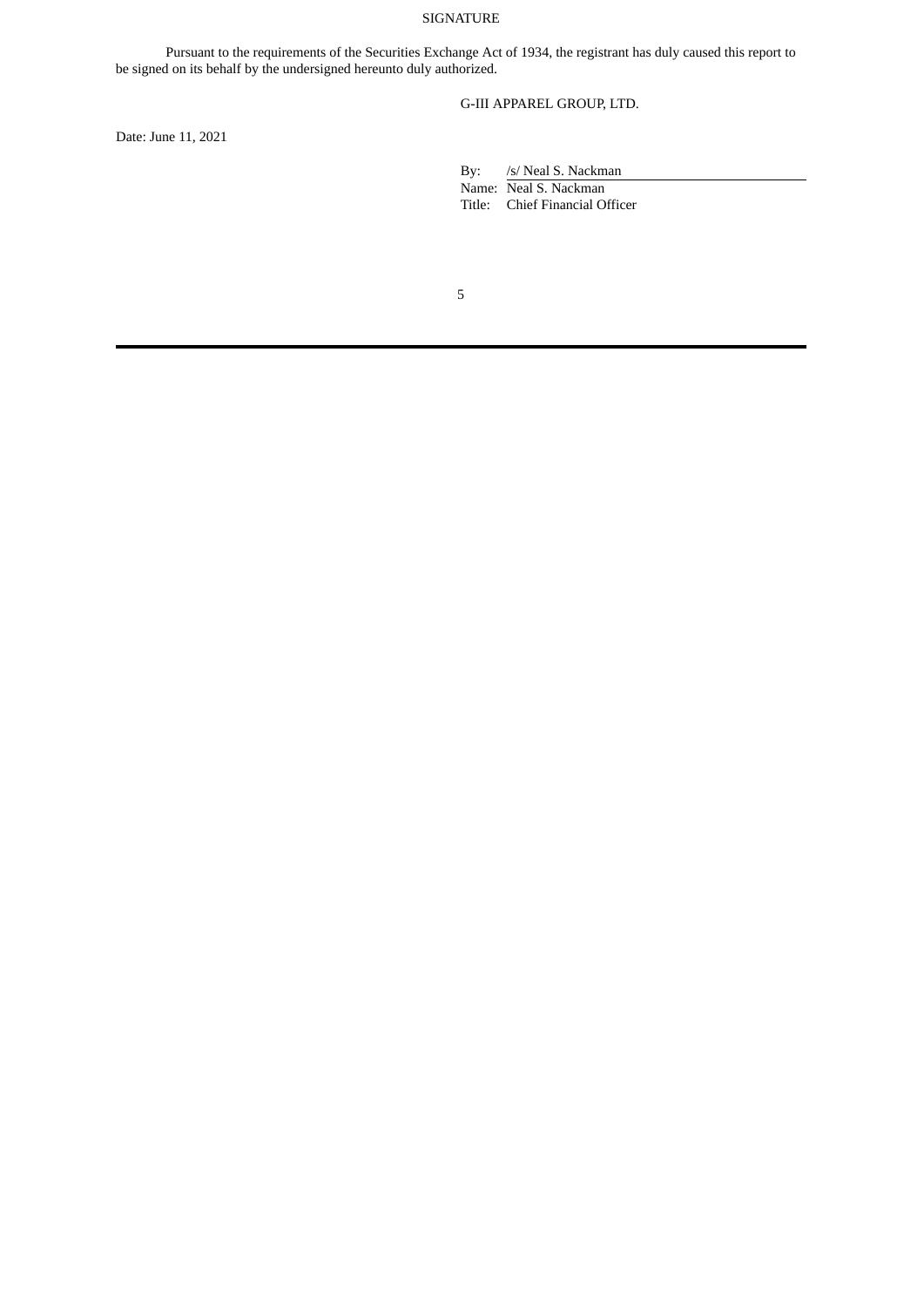# <span id="page-5-0"></span>**G-III Apparel Group, Ltd. Amended 2015 Long-Term Incentive Plan**

(as amended as of June 10, 2021)

#### **GENERAL**

1.1 Purpose. The purpose of the Plan is to establish a vehicle through which the Company can provide equity-based and other incentive compensation opportunities in order to facilitate its ability to recruit, motivate, reward and retain qualified individuals who contribute or are expected to contribute to the success and growth of the Company.

1.2 Eligibility. Awards may be granted under the Plan to any employee or non-employee director of, and any consultant, independent contractor or other person who provides personal services to, the Company or any of its Subsidiaries, provided that Incentive Stock Options may be granted only to employees.

1.3 Types of Awards. Awards under the Plan may include, without limitation, Options, Stock Appreciation Rights, shares of Restricted Stock, Restricted Stock Units, other Share-based Awards and performancebased Cash Incentive Awards, all as described in Articles 5 through 7 hereof.

# **ARTICLE 2 DEFINITIONS**

2.1 "Award" means an award made to an eligible director, employee or consultant under the Plan.

2.2 "Award Agreement" means an agreement, in written or electronic form, between the Company and a Participant setting forth the terms and conditions of an Award.

- 2.3 "Board" means the Board of Directors of the Company.
- 2.4 "Cause" has the meaning set forth in Section 9.3(a).
- 2.5 "Change in Control" has the meaning set forth in Section 9.3(b).
- 2.6 "Code" means the Internal Revenue Code of 1986, as amended.
- 2.7 "Committee" means the Compensation Committee of the Board.
- 2.8 "Company" means G-III APPAREL GROUP, LTD., a Delaware corporation, and any successor

thereto.

2.9 "Exchange Act" means the Securities Exchange Act of 1934, as amended.

2.10 "Exercise Price" means, with respect to an Option, the price at which a holder may purchase the Shares covered by the Option and, with respect to an SAR, the baseline price of the Shares covered by the SAR.

2.11 "Fair Market Value" means, as of any relevant date, the closing price per Share on such date on the principal securities exchange on which the Shares are traded or, if no Shares are traded on that date, the closing price per Share on the next preceding date on which Shares are traded, or (2) the value determined under such other method or convention as the Board or the Committee, acting in a consistent manner in accordance with the Plan and applicable tax law, may prescribe.

- 2.12 "Good Reason" has the meaning set forth in Section 9.3(c).
- 2.13 "Incentive Cash Award" means a performance-based cash Award described in Section 7.2.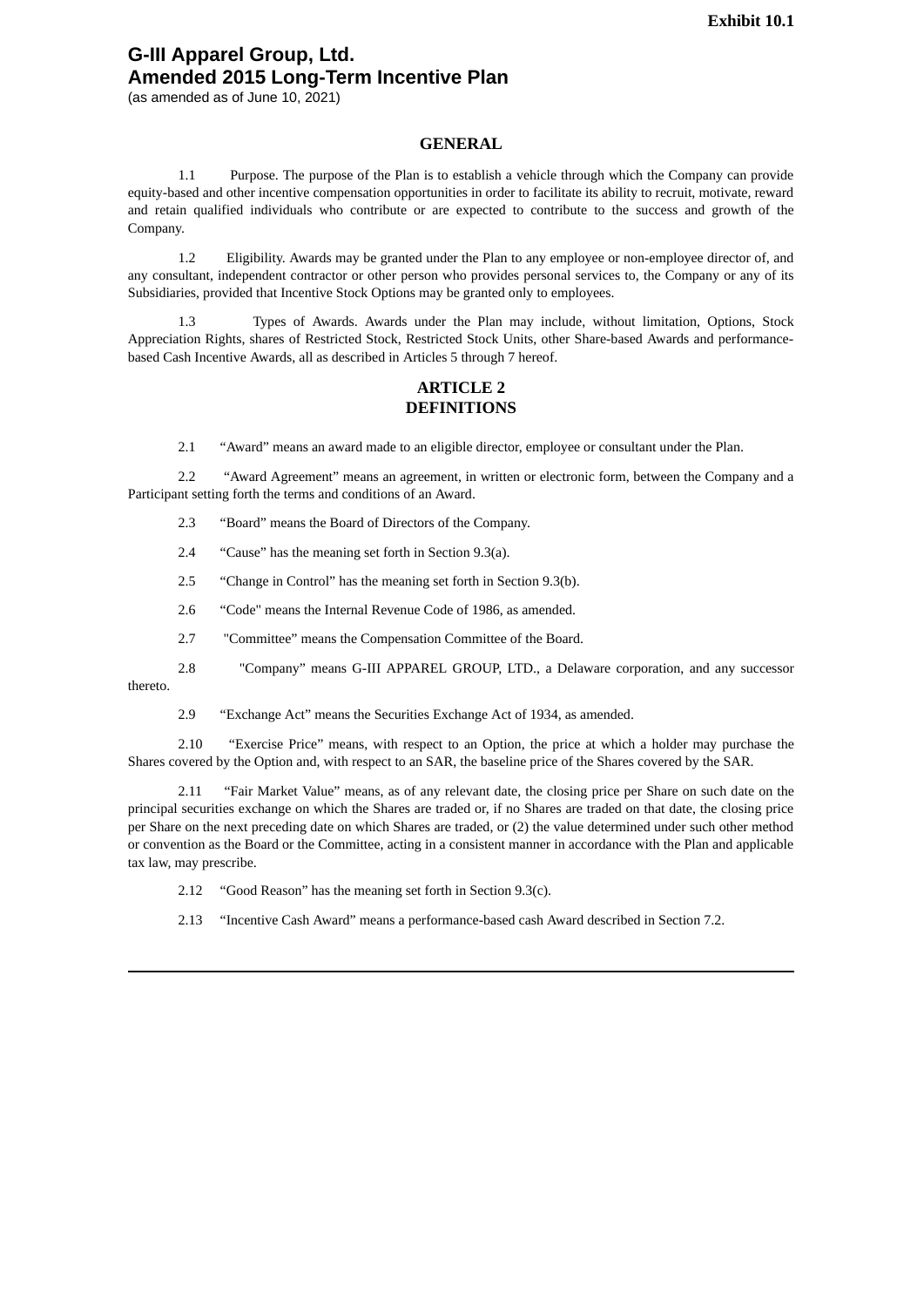2.14 "Incentive Stock Option" or "ISO" means an Option that qualifies as an "incentive stock option" within the meaning of Section 422 of the Code.

2.15 "Option" means an option to purchase Shares granted pursuant to Section 5.1.

2.16 "Participant" means any person who has been selected to receive an Award under the Plan or who holds an outstanding Award under the Plan.

2.17 "Performance-Based Exemption" means the performance-based compensation exemption from the compensation deduction limitations imposed by Section 162(m) of the Code, as set forth in Section 162(m)(4)(C) of the Code.

2.18 "Performance Factors" means any of the factors listed in Section 7.3(b) that may be used for Awards intended to qualify for the Performance-Based Exemption.

2.19 "Plan" means the incentive plan set forth herein, as it now exists or is hereafter amended.

2.20 "Restricted Stock" means stock issued in the name of a Participant pursuant to Section 6.1, subject to applicable transfer restrictions and vesting and other conditions.

2.21 "Restricted Stock Unit" or "RSU" means a contingent right to receive Shares in the future that is granted pursuant to Section 6.1.

2.22 "Section 409A" means Section 409A of the Code.

2.23 "Shares" means shares of the Company's common stock.

2.24 "Stock Appreciation Right" or "SAR" means a right to receive appreciation in the value of Shares that is granted pursuant to Section 5.2.

2.25 "Subsidiary" means (a) a corporation or other entity in an unbroken chain of corporations or other entities at least 50% of the total value or voting power of the equity securities of which is owned by the Company or by any other corporation or other entity in the chain, and (b) any other corporation or entity in which the Company has a 20% controlling interest, directly or indirectly, as may be designated by the Committee pursuant to the criteria set forth in Section 1.409A-1(b)(5)(iii)(E) of the Treasury regulations.

2.26 "Ten Percent Stockholder" means a person who owns or is deemed to own (under Section 424(d) of the Code) more than ten percent of the total combined voting power of all classes of stock of the Company or any Subsidiary.

### **ARTICLE 3 ADMINISTRATION**

3.1 General. Except as specified herein or as otherwise determined by the Board, the Plan shall be administered by the Committee, the composition of which is governed by the Committee's charter.

3.2 Authority of the Committee. Subject to the provisions of the Plan, the Committee, acting in its discretion, shall have the power and authority to select the persons to whom Awards will be made, prescribe the terms and conditions of each Award and make amendments thereto, construe, interpret and apply the provisions of the Plan and of any Award Agreement, and make any and all determinations and take any and all other actions as it deems necessary or desirable in order to carry out the terms of the Plan or of any Award; provided that the Committee may not accelerate the vesting of an outstanding award by reason of the termination of a Participant's employment unless (a) such termination is in connection with a Change in Control or on account of the Participant's death, disability or retirement, or (b) such termination occurs for any other reason and the net number of shares the Company would issue by reason of such acceleration of vesting would not exceed 10% of the total number of Shares that may be issued under the Plan.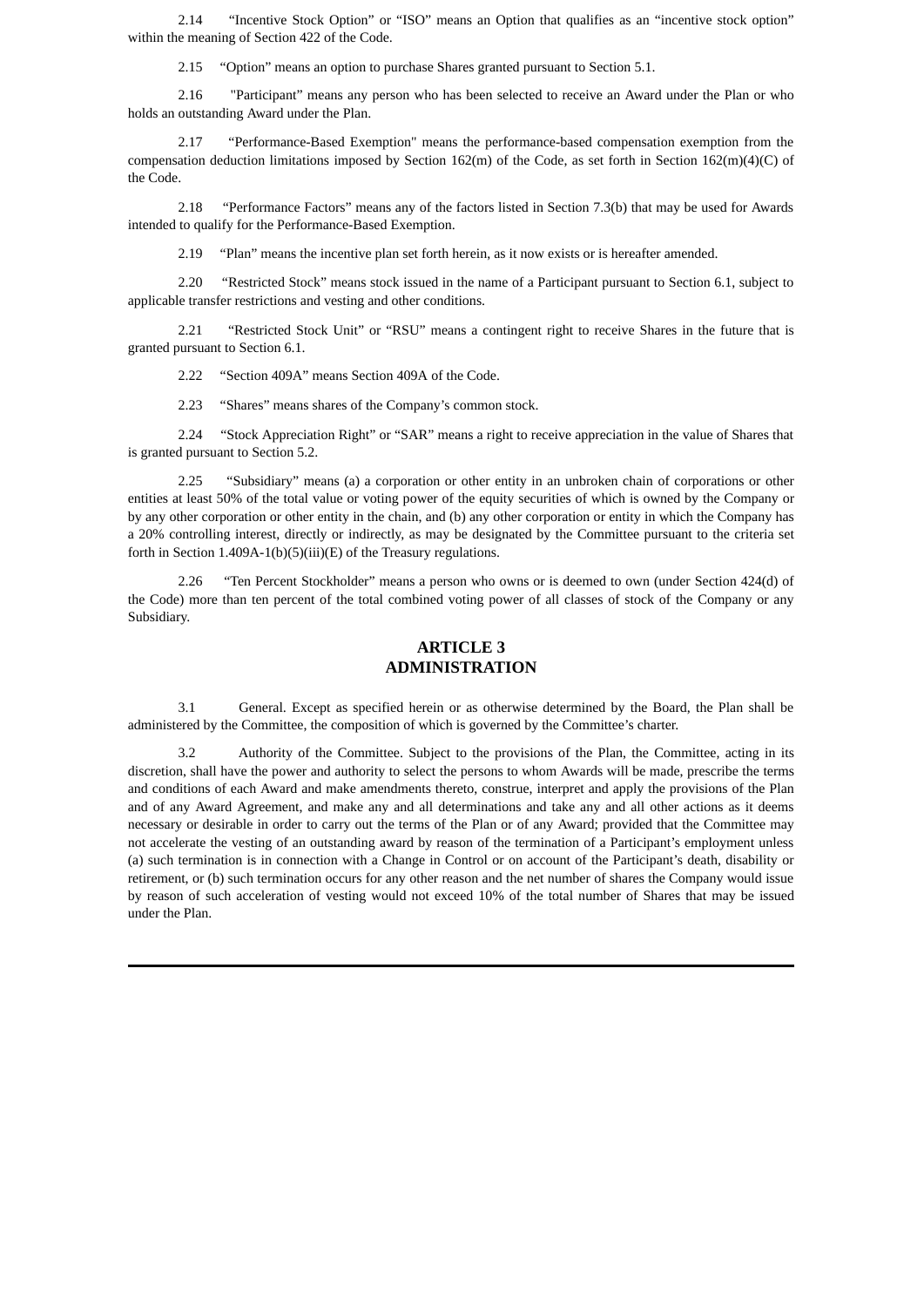3.3 Delegation of Authority. To the fullest extent authorized or permitted by applicable law, including, without limitation, Section 157(c) of the Delaware General Corporation Law, the Committee may (i) delegate to officers of the Company or any affiliate, or committees thereof, the authority, subject to such terms as the Committee shall determine, to perform such functions, including the authority to grant Awards, as the Committee may determine, and (ii) delegate to any person or subcommittee (who may, but need not be members of the Committee) such Planrelated administrative authority and responsibilities as it deems appropriate. The Committee may not delegate its authority with respect to non-ministerial actions relating to individuals who are subject to the reporting requirements of Section 16(a) of the Exchange Act or Awards that are intended to qualify for the Performance-Based Exemption.

3.4 Indemnification. The Company shall indemnify and hold harmless each member of the Committee and the Board and any employee or director of the Company or any Subsidiary to whom any duty or power relating to the administration of the Plan or any Award is delegated from and against any loss, cost, liability (including any sum paid in settlement of a claim with the approval of the Board), damage and expense (including reasonable legal and other expenses incident thereto) arising out of or incurred in connection with the Plan, unless and except to the extent attributable to such person's fraud or willful misconduct.

#### **ARTICLE 4**

# **SHARES SUBJECT TO THE PLAN; INDIVIDUAL AWARD LIMITS**

4.1 Shares Issuable under the Plan. Subject to Section 4.3, up to 5,800,000 Shares shall be available for grant and issuance pursuant to Awards made under the Plan, any or all of which may (but need not) be issued pursuant to ISOs. For purposes of these limitations, (a) the total number of Shares covered by stock-settled SARs (and not just the number of Shares issued in settlement of such SARs) shall be deemed to have been issued under the Plan, and (b) Shares covered and/or issued pursuant to an Award will again be available for grant and issuance pursuant to subsequent Awards to the extent such Shares are covered by or relate to (1) the unexercised portion of an Option or SAR that is forfeited or otherwise terminated or canceled for any reason other than exercise, (2) Restricted Stock Awards, RSU Awards or any other forms of Award that are forfeited, (3) subject to an Award that is settled in cash or that otherwise terminates without such Shares being issued, or (4) Shares issued pursuant to awards that are assumed, converted or substituted as a result of the acquisition of another company by the Company or a combination of the Company with another Company. Shares that are used or withheld to pay the exercise price of an Award or to satisfy the tax withholding obligations associated with the vesting or settlement of an Award will not be available for future grant and issuance under the Plan. Shares issued under the Plan may be either authorized and unissued Shares, or authorized and issued Shares held in the Company's treasury, or any combination of the foregoing. For the avoidance of doubt, Shares purchased by the Company in the open market with proceeds from a cash exercise of an Option may not be added to the pool of Shares otherwise available under the Plan.

4.2 Individual Award Limitations. No more than 800,000 Shares may be issued pursuant to Awards granted to any Participant in any fiscal year of the Company. No more than \$10,000,000 may be earned by any Participant for any fiscal year pursuant to Cash Incentive Awards made under Section 7.2. If the performance period for a Cash Incentive Award covers more than one fiscal year, then, for the purpose of applying the annual limit under the preceding sentence, the amount that may be earned by the Participant for each fiscal year covered by the performance period will be deemed to be equal to the quotient of (a) the maximum amount that may be earned pursuant to the Award, divided by (b) the number of such fiscal years.

4.3 Adjustments for Capital Changes. In the event of a split-up, spin-off, stock dividend, extraordinary cash dividend, recapitalization, consolidation of Shares, reverse stock split or other similar capital change, the number and class of Shares that may be issued under the Plan pursuant to Section 4.1, the number and class of Shares that may be issued pursuant to annual Awards granted to any Participant pursuant to Section 4.2, the number, class and/or Exercise Price (if any) of Shares subject to outstanding Awards and performance goals expressed in or with respect to Shares shall be equitably adjusted by and at the discretion of the Board or the Committee in order to prevent undue dilution or enlargement of the benefits available under the Plan or an outstanding Award, as the case may be, provided that the number of Shares subject to any outstanding Award shall always be a whole number. In furtherance of the foregoing, in the event of an "equity restructuring," each outstanding Award that constitutes a "share-based payment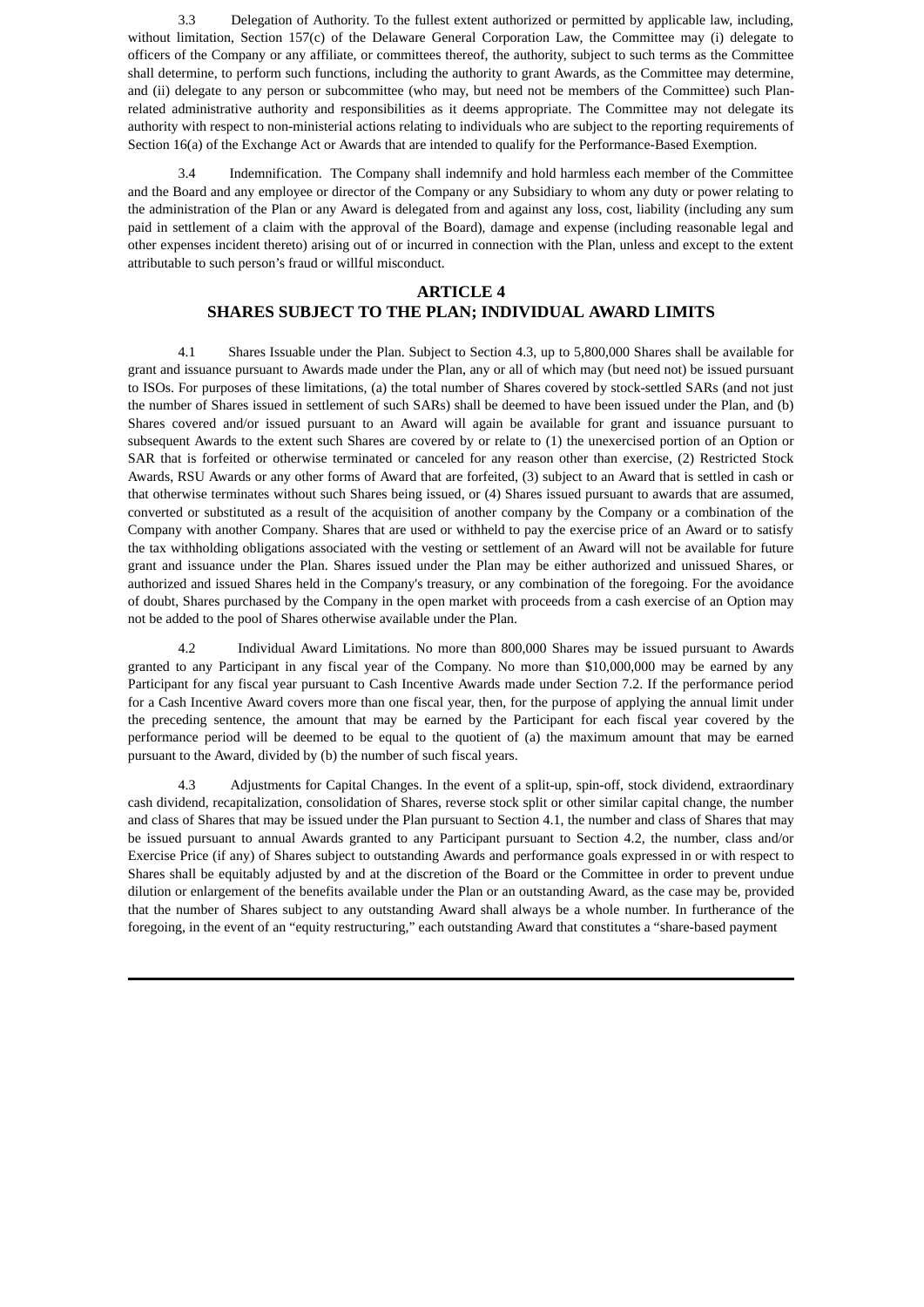arrangement" (as such terms are defined in FASB Accounting Standards Codification Topic 718) shall be adjusted pursuant to this Section.

#### **ARTICLE 5**

# **STOCK OPTIONS; STOCK APPRECIATION RIGHTS**

5.1 Grant of Company Stock Options. The Committee may grant Options to Participants upon such vesting, forfeiture and other terms and conditions as the Committee, acting in its discretion in accordance with the Plan, may determine, either at the time an Option is granted or, if the holder's rights are not adversely affected, at any subsequent time, provided that each Option shall have a vesting period of at least one year from the date of grant. Each Option will be deemed not to be an ISO (a non-ISO) unless, at the time the Option is granted, the Committee specifically designates such Option as an ISO. If an Option is designated as an ISO and if part or all of the Option does not qualify as an ISO for any reason, then the Option or the portion of the Option that does not so qualify will nevertheless remain outstanding and will be characterized as a non-ISO.

5.2 Grant of Stock Appreciation Rights. The Committee may grant Stock Appreciation Rights, or SARs, to Participants, either alone or in connection with the grant of an Option, upon such vesting, forfeiture and other terms and conditions as the Committee, acting in its discretion in accordance with the Plan, may determine, either at the time the SARs are granted or, if the holder's rights are not adversely affected, at any subsequent time, provided that SARs shall have a minimum vesting period of one year from the date of grant. Upon exercise, the holder of an SAR shall be entitled to receive cash and/or a number of whole Shares (as determined by the Committee) having a value equal to the product of X and Y, where--

 $X =$  the number of whole Shares as to which the SAR is being exercised, and

 $Y =$  the excess of (i) the Fair Market Value per Share on the date of exercise over (ii) the Exercise Price per Share covered by the SAR.

5.3 Exercise Price. The Committee shall determine the Exercise Price per Share under each Option and each SAR, provided that (a) the Exercise Price per Share shall be at least equal to the Fair Market Value per Share on the date the Option or SAR is granted; and (b) in the case of an ISO granted to a Ten Percent Stockholder, the Exercise Price per Share shall be at least equal to 110% of the Fair Market Value per Share on the date the ISO is granted.

5.4 Repricing and Reloading Prohibited. Except in connection with a corporate transaction involving the Company (including, without limitation, any stock dividend, distribution (whether in the form of cash, Shares, other securities or other property), stock split, extraordinary cash dividend, recapitalization, change in control, reorganization, merger, consolidation, split-up, spin-off, combination, repurchase or exchange of Common Shares or other securities, or similar transaction(s)), the Company may not, without obtaining stockholder approval: (a) reduce the Exercise Price under outstanding Options or SARs; (b) cancel outstanding Options or SARs in exchange for Options or SARs with a lower Exercise Price; or (c) cancel outstanding Options or SARs in exchange for cash or other securities at a time when the per Share Exercise Price under such Options or SARs is higher than the Fair Market Value. The Committee may not grant an Option that includes a "reload" feature or make any other Plan Awards that have the effect of providing a "reload" feature with respect to Shares used to satisfy the Option exercise price or applicable withholding tax.

5.5 Exercise Period of Options and SARs. The Committee may establish such vesting, forfeiture, expiration and other conditions as it deems appropriate (on a grant-by-grant basis) with respect to the exercisability of an Option or SAR; provided, however, that, unless sooner terminated in accordance with its terms, each Option and each SAR shall automatically expire on the tenth anniversary of the date the Option or SAR is granted (or, in the case of an ISO granted to a Ten Percent Stockholder, on the fifth anniversary of the date the ISO is granted).

5.6 Exercise of Options. A Participant may exercise an outstanding Option that is vested and exercisable by transmitting to the Secretary of the Company (or another person designated by the Company for this purpose) a written notice identifying the Option that is being exercised and specifying the number of whole Shares to be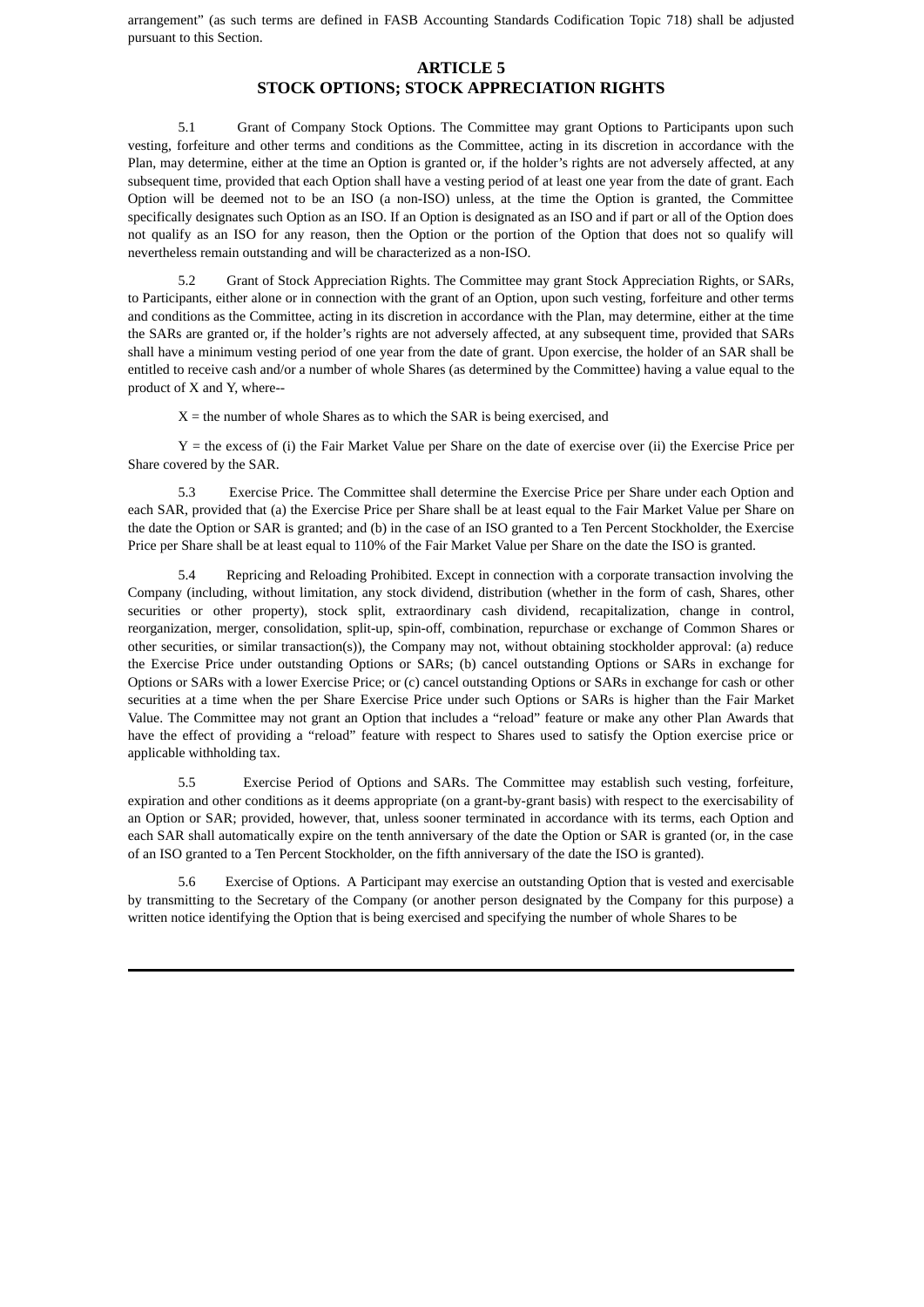purchased pursuant to such exercise, together with payment in full of the aggregate Exercise Price payable for such Shares and any applicable withholding taxes. The Exercise Price shall be payable in cash or by check or by any other means that the Committee may expressly permit, including, without limitation, (a) the Participant's surrender of previously-owned Shares, (b) the Company's withholding Shares that would otherwise be issued if the Exercise Price had been paid in cash, (c) payment pursuant to a broker-assisted cashless exercise program established and made available in accordance with applicable law, (d) any other method of payment that is permitted by applicable law, or (e) any combination of the foregoing. Applicable withholding taxes shall be payable in cash or by any other method that may be permitted or required by the Committee in accordance with Section 11.1. Shares tendered or withheld for the payment of the exercise price of an Option will be credited on the basis of the Fair Market Value of such Shares on the date they are tendered or withheld pursuant to such exercise.

5.7 Exercise of SARs. A Participant may exercise an outstanding SAR that is vested and exercisable by transmitting to the Secretary of the Company (or another person designated by the Company for this purpose) a written notice identifying the SAR that is being exercised and specifying the number of whole Shares for which the SAR is being exercised, together with payment in full of any applicable withholding taxes attributable to such exercise. Applicable withholding taxes shall be payable in cash or by any other method that may be permitted or required by the Committee in accordance with Section 11.1.

5.8 Termination of Employment or Service. Unless the Committee determines otherwise at the time of grant, or thereafter if no rights of a Participant are thereby reduced, in the event of the termination of a Participant's employment or service with the Company and its Subsidiaries, (a) the Participant will forfeit any then outstanding unvested Options or SARs, and (b) any then outstanding vested Option or SAR will remain outstanding for a period of at least 90 days (one year if such termination is due to the Participant's death) following the date of such termination (but in no event longer than the expiration of its stated term.) Notwithstanding the foregoing, if a Participant's employment or other service is terminated by the Company or a Subsidiary for Cause (as such term is defined in Section 9.3(a) below) or at a time when grounds for such a termination exist, the Participant's then outstanding Options and/or SARs (whether or not previously vested) shall immediately terminate and shall have no further force or effect.

5.9 Rights as a Stockholder. A Participant shall have no rights to vote or receive dividends or any other rights of a stockholder with respect to any Shares covered by an Option or SAR unless and until such Option or SAR is validly exercised and any such Shares are issued to the Participant (subject to Section 4.3). The Company will issue such Shares promptly after the exercise of such Option or SAR (to the extent the SAR is settled in Shares) is completed.

# **ARTICLE 6 RESTRICTED STOCK AND RESTRICTED STOCK UNIT AWARDS**

6.1 Grant of Restricted Stock and RSU Awards. The Committee may grant Restricted Stock Awards and/or Restricted Stock Unit Awards (RSUs) to any Participant. Under a Restricted Stock Award, the Company issues Shares to the Participant when the Award is made subject to specified conditions and restrictions; and under an RSU Award, the Participant receives the right to receive Shares in the future upon satisfaction of specified terms and conditions. The vesting, forfeiture and other terms and conditions applicable to the Shares covered by a Restricted Stock Award or the RSUs and Shares covered by a Restricted Stock Unit Award (including, but not limited to, conditions and restrictions tied to the achievement of specified performance objectives and/or the completion of one or more specified periods of future service) will be determined by the Committee and will be set forth in the applicable Award Agreement, provided that each such Award will have a vesting period of at least one year from date of grant.

6.2 Restricted Shares. Shares issued pursuant to a Restricted Stock Award may be evidenced by book entries on the Company's stock transfer records pending satisfaction of the applicable vesting conditions. If a stock certificate for restricted Shares is issued, the certificate will bear an appropriate legend to reflect the nature of the conditions and restrictions applicable to the Shares. The Company may retain physical possession of any such stock certificate and may require a Participant to deliver a stock power to the Company, endorsed in blank, in order to facilitate the transfer back to the Company of restricted Shares that are forfeited. Notwithstanding the foregoing, if a Participant forfeits Shares covered by a Restricted Stock Award, the Shares that are forfeited shall automatically be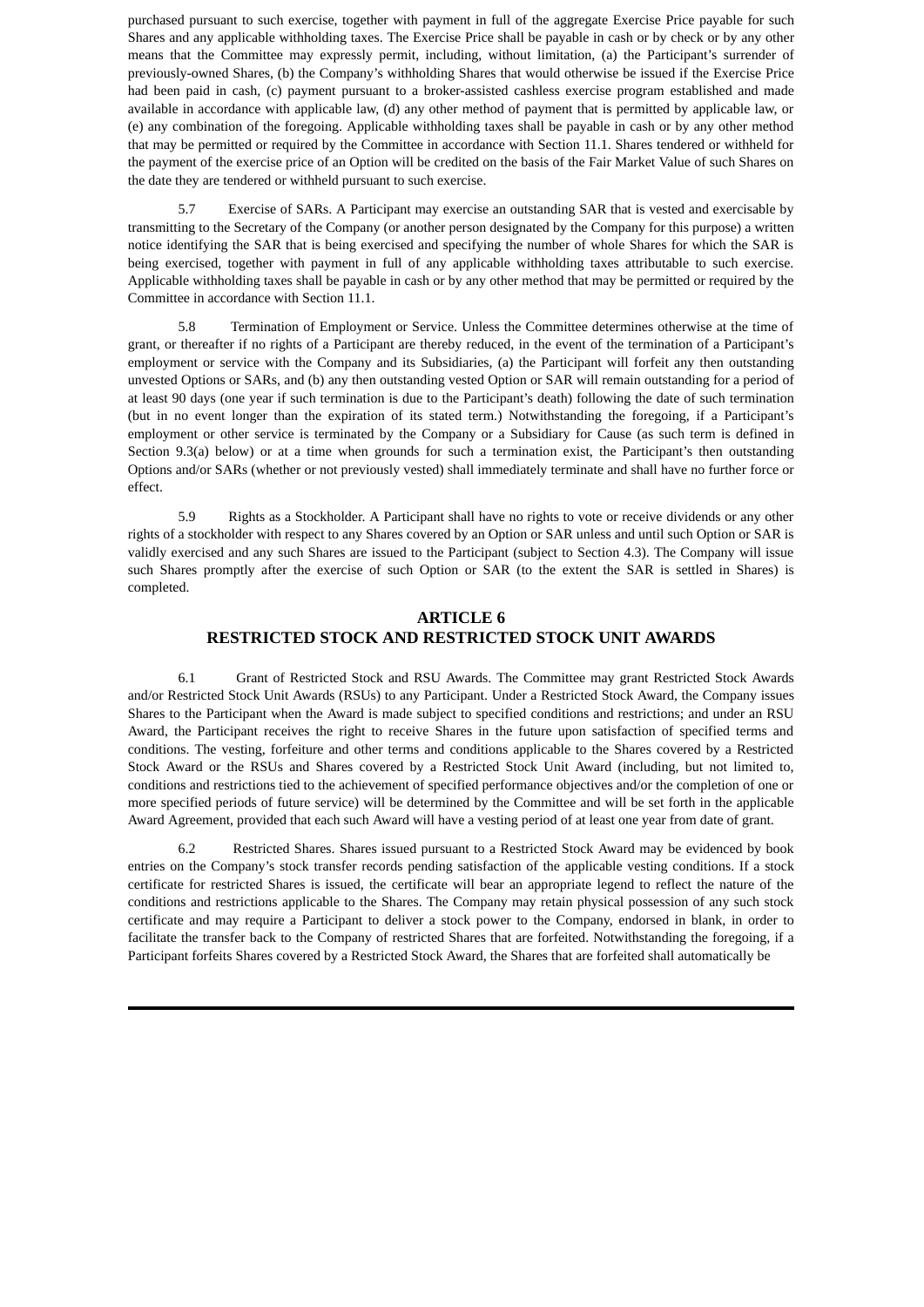cancelled on the books and records of the Company whether or not the Participant returns a certificate for such Shares or otherwise fails or refuses to execute documents or take other action requested by the Company in connection with the cancellation of the forfeited Shares. Except to the extent otherwise provided under the Plan or the Award Agreement, a Participant who holds unvested Shares pursuant to an outstanding Restricted Stock Award shall have all of the rights of a stockholder with respect to said Shares, including the right to vote the Shares and the right to receive dividends thereon (subject to the payment and vesting conditions described in Section 6.4 below).

6.3 Shares Covered by RSU Awards. No Shares will be issued pursuant to an RSU Award unless and until the applicable vesting and other conditions have been satisfied. The holder of an RSU Award shall have no rights as a stockholder with respect to Shares covered by the RSUs unless and until the RSUs becomes vested and the Shares covered by the vested RSUs are issued to the Participant. Subject to Section 6.4, the Committee may provide that a Participant who holds RSUs will be entitled to receive dividend equivalent credits based upon the dividends that would have been payable with respect to the Shares covered by the RSUs if such Shares were outstanding.

6.4 Dividends on Restricted Stock and RSU Shares. If a dividend is declared with respect to outstanding Shares, then, unless the Committee determines otherwise, a corresponding dividend will be credited to a Participant with respect to Shares covered by an outstanding Restricted Stock or RSU Award as if such Shares were outstanding and free of vesting and other conditions and restrictions. Dividend credits (if any) will be made in the form of cash or in the form of additional Shares of Restricted Stock or RSUs (based upon the then Fair Market Value per Share) or any combination thereof, all as determined by the Committee. Dividends credited with respect to Restricted Stock and RSU Awards shall be subject to the same vesting and forfeiture conditions and the same payment terms that are applicable to the Shares of Restricted Stock or RSU Shares to which such dividend credits apply and/or, if applicable, such different terms and conditions that may be required in order to comply with Section 409A.

6.5 Non-Transferability. No Restricted Stock Award and no Shares covered by a Restricted Stock Award, may be sold, assigned, transferred, disposed of, pledged or otherwise hypothecated other than to the Company or its designee in accordance with the terms of the Award or the Plan, and any attempt to do so shall be null and void.

6.6 Termination of Service Before Vesting; Forfeiture. Unless otherwise specified in the Award Agreement or otherwise subsequently determined by the Committee, unvested Shares held pursuant to a Restricted Stock Award and unvested RSUs held under an RSU Award shall be forfeited and canceled upon the termination of a Participant's employment or other service with the Company and its Subsidiaries.

6.7 Timing Requirement for Settlement of RSUs. Unless otherwise specified in the applicable Award Agreement, RSUs shall be settled in the form of Shares or cash (as determined by the Committee) as soon as practicable after the RSUs become vested but in no event later than the 15th day of the third month following the calendar year in which the vesting of such RSUs occurs. Notwithstanding the foregoing, the terms of an RSU Award may expressly provide that settlement of vested RSUs covered by the Award will be deferred until a later date or the occurrence of a subsequent event, provided that any such deferral provision complies with the election, distribution timing and other requirements of Section 409A.

6.8 Receipt of Shares. A Participant who holds Shares that become vested under a Restricted Stock Award or who holds RSUs that become vested (to the extent the vested RSUs are settled in Shares) will be entitled to receive such Shares, subject to the payment or satisfaction of applicable withholding taxes. Applicable withholding taxes shall be payable in cash or by any other method that may be permitted or required by the Committee in accordance with Section 11.1.

#### **ARTICLE 7 OTHER FORMS OF AWARD**

7.1 Other Share-Based Awards. Subject to applicable law, the Committee, acting in its discretion, may grant such other forms of Award denominated or payable in, valued in whole or in part by reference to, or otherwise based upon or related to, Shares, including, without limitation, performance share awards, performance unit awards, stock bonus Awards, dividend equivalent Awards (either alone or in conjunction with other Awards), purchase rights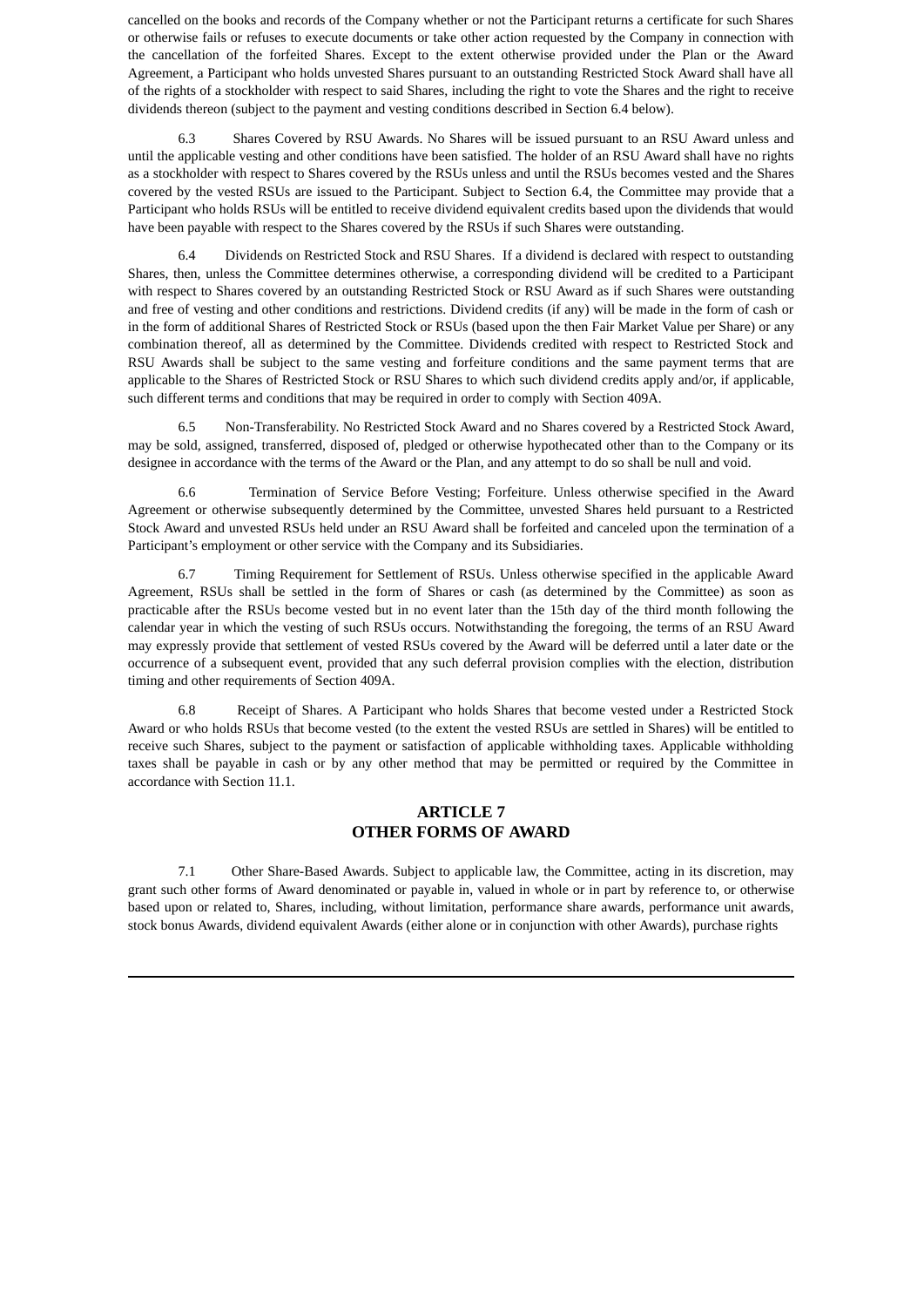for Shares, and Share-based Awards designed to comply with or take advantage of applicable laws outside of the United States. Each such Share-based Award will be made upon such vesting, forfeiture, performance and other terms and conditions as the Committee, acting in its discretion, may determine; provided that the vesting or earn out period under any such Award may not be less than one year, and provided further that dividend equivalent awards made in conjunction with other Share-based Awards shall be subject to the same vesting and forfeiture conditions and the same payment terms of the corresponding Share-Based Awards and/or, if applicable, such different terms and conditions that may be required in order to comply with Section 409A. If and when a Share-based Award granted under this Section becomes payable, payment may be made in the form of cash, whole Shares or a combination of cash and whole Shares (as determined by the Committee), with a payment in Shares being based upon their Fair Market Value on the applicable vesting or payment date(s).

7.2 Cash Incentive Awards. The Committee may make annual and/or long-term Cash Incentive Awards pursuant to which a Participant may earn the right to receive a cash payment that is conditioned upon the achievement of a specified performance goal or goals established by the Committee and communicated to the Participant as soon as practicable after the beginning of the applicable performance period and the satisfaction of such other terms and conditions as the Committee may prescribe. A Cash Incentive Award will be payable in the form of a single sum cash payment on or as soon as practicable after the date the Award becomes earned and vested, but in no event later than the 15th day of the third month of the following calendar year. Notwithstanding the foregoing, the Committee may require or permit the deferred payment and/or installment payout of all or part of any such Cash Incentive Award if (and only if) the Award is exempt from Section 409A or, if not so exempt, the deferred payout complies with the applicable terms and conditions of Section 409A.

7.3 Termination of Service Before Vesting; Forfeiture. Unless otherwise specified in the Award Agreement or otherwise subsequently determined by the Committee, unearned and/or unvested Share-based Awards and Cash Incentive Awards granted under this Article shall be forfeited and canceled upon the termination of a Participant's employment or other service with the Company and its Subsidiaries.

7.4 Dividend Equivalents under Performance-Based Awards. Dividends or dividend equivalents, if any, paid or credited with respect to performance-based Awards will be subject to the same performance conditions as apply to the underlying Awards.

#### **ARTICLE 8 PERFORMANCE-BASED EXEMPTION AWARDS**

8.1 Performance-Based Exemption--General. If the Committee intends that an Award should qualify for the Performance-Based Exemption (other than Options and SARs which otherwise qualify as "performance-based compensation" for purposes of Section 162(m) of the Code), then, except as otherwise permitted by Section 162(m) of the Code, the grant, exercise, vesting, amount and/or settlement of such Award shall be contingent upon achievement of one or more pre-established, objective performance goals, which shall be prescribed in writing by the Committee not later than 90 days after the commencement of the applicable performance period and in any event before completion of 25% of such performance period in accordance with the requirements of Section 162(m). Such performance goals shall be based on any one or more of the Performance Factors listed in Section 8.2 and may be expressed in absolute terms, relative to performance in prior periods and/or relative to performance of other companies or an index of other companies or on such other basis as the Committee, acting in a manner consistent with Section 162(m) of the Code, may determine. All determinations as to the establishment of performance goals, the amount of cash and/or the number of Shares that may be earned, the target level (and, if applicable, minimum and maximum levels) of actual achievement required as a condition of earning the Award, and the earned value of any Award intended to qualify for the Performance-Based Exemption shall be made by the Committee and shall be recorded in writing.

8.2 Performance Factors. Any one or more of the following Performance Factors may be used by the Committee in establishing performance goals for Awards intended to qualify for the Performance-Based Exemption, in each case taking into account such adjustments and other objective factors as the Committee may specify at the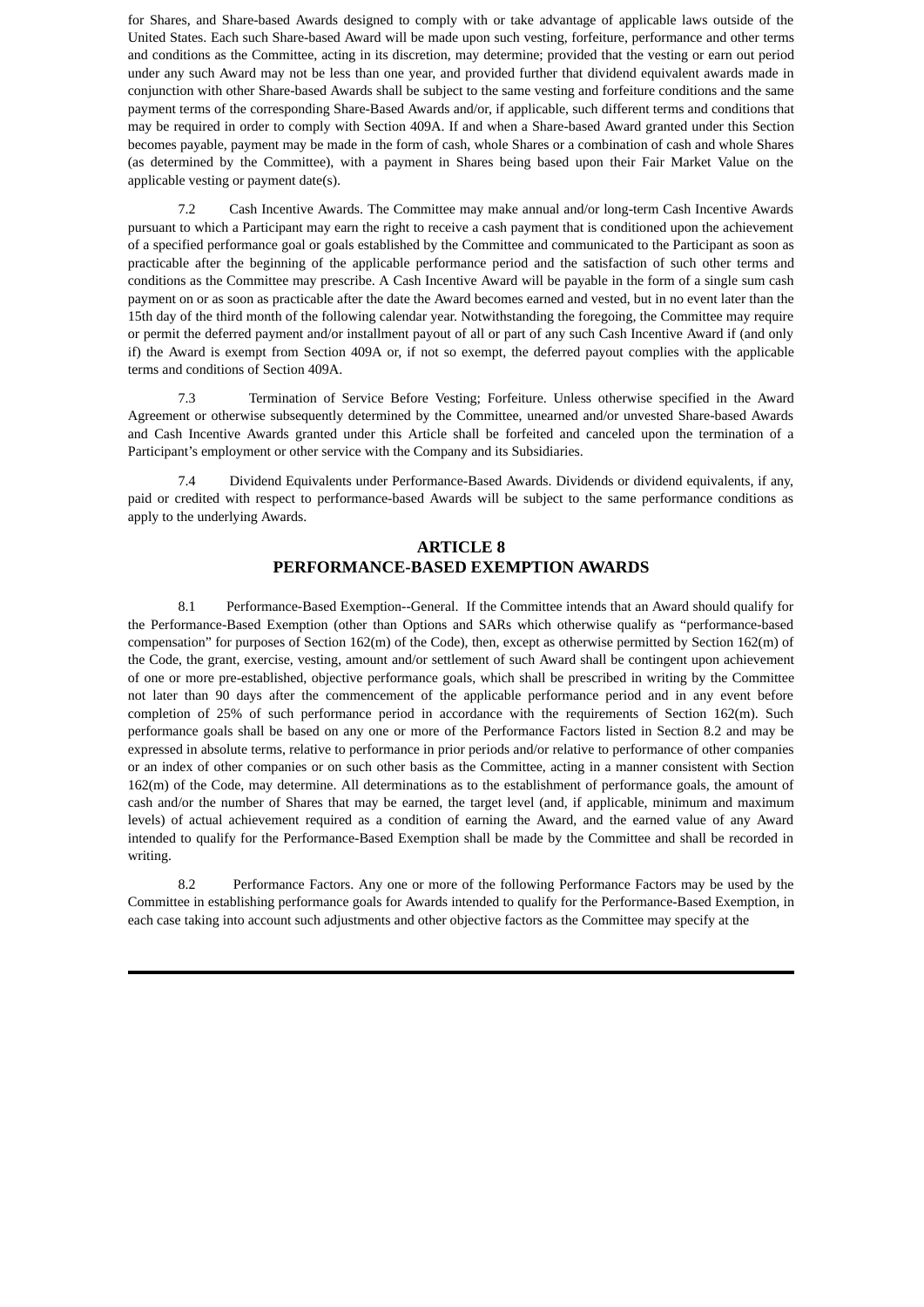time the goal is established: (a) revenues on a corporate or product by product basis, gross profit or gross profit growth; (b) earnings from operations, earnings before or after taxes, earnings before or after interest, depreciation, amortization, incentives, service fees and/or extraordinary or special items; (c) net income or net income per share (basic or diluted); (d) return measures, including return on assets, return on investment, return on capital, total capital or tangible capital, return on sales or return on equity; (e) cash flow, free cash flow, cash flow return on investment, or net cash provided by operations; (f) economic value created or added; (g) operating margin or profit margin; (h) expense or cost targets; (i) objective measures of customer satisfaction; (j) working capital targets; (k) inventory control; (l) debt targets; (m) implementation, completion or attainment of measurable objectives with respect to store openings or closings, acquisitions and divestitures, and recruiting and maintaining personnel; and/or (n) share price (including, without limitation, growth measures, market capitalization and/or total stockholder return).

8.3 Performance Goals. In establishing performance goals with respect to an Award intended to qualify for the Performance Exemption, the applicable Performance Factors may be determined by reference to the Company's performance and/or the performance of any one or more Subsidiaries, divisions, business segments or business units of the Company and its Subsidiaries, and may be based upon comparisons of any of the indicators of performance relative to other companies (or subsidiaries, divisions, business segments or business units of other companies) or relevant indices. Subject to compliance with the Treasury regulations under Section 162(m) of the Code, the Committee may prescribe that performance goals under any such Award will be adjusted as necessary or appropriate in order to account for changes in law or accounting rules, principles or standards or to reflect the impact of extraordinary or unusual items, events or circumstances which, if not taken into account, would result in windfalls or hardships that are not consistent with the intent and purposes of the Award, including without limitation (a) restructurings, discontinued operations, extraordinary items, and other unusual or non-recurring charges, (b) an event either not directly related to the operations of the Company or not within the reasonable control of the Company's management, (c) acquisitions and divestitures, or (d) changes in generally accepted accounting principles.

8.4 Discretion. The Committee shall have the authority, in its discretion, to reduce the formula amount or number of Shares otherwise payable pursuant to an Award that is intended to qualify for the Performance-Based Exemption, but may not increase the amount or number of Shares that would otherwise be payable under any such Award; provided that, in the case of an Award intended to constitute a "share-based payment arrangement" under FASB ASC Topic 718, the Committee may exercise its discretion under this Section only if such discretion is expressly reserved as part of the original terms of the Award.

8.5 Certification. No amount shall be paid and no Shares shall be distributed or released pursuant to an Award intended to qualify for the Performance-Based Exemption unless and until the Committee certifies in writing the extent of achievement of the applicable performance goal(s) and the corresponding amount that is earned by the Participant under such Award.

# **ARTICLE 9 CHANGE IN CONTROL**

9.1 Assumption or Substitution of Outstanding Awards. If a "Change in Control" (as defined below) occurs, the parties to the Change in Control may agree that outstanding Awards shall be assumed by, or converted into a substitute award for or with respect to shares of common stock of, the successor or acquiring company (or a parent company thereof) on an economically equivalent basis. If the Change in Control does not involve an agreement with a third party, and if the Shares covered by an outstanding Award are still traded on a national securities exchange, then the Committee may unilaterally require that the Award be continued, assumed, converted or substituted in accordance with this Section. The vesting and other terms of any such assumed or substitute award shall be substantially the same as the vesting and other terms and conditions of the original Award, provided that (a) if the assumed or substituted Award is an Option or SAR, the number of shares and Exercise Price shall be adjusted in accordance with the principles set forth in Sections  $1.424-1(a)(5)$  and  $1.409A-1(b)(5)(v)(D)$  of the Treasury regulations, and (b) if the assumed or substituted Award is not an Option or SAR, the number of shares covered by the assumed or substitute Award will be based upon the Change in Control transaction value of the Company's outstanding Shares. If the original Award is subject to the satisfaction of performance conditions, then such performance conditions shall be deemed to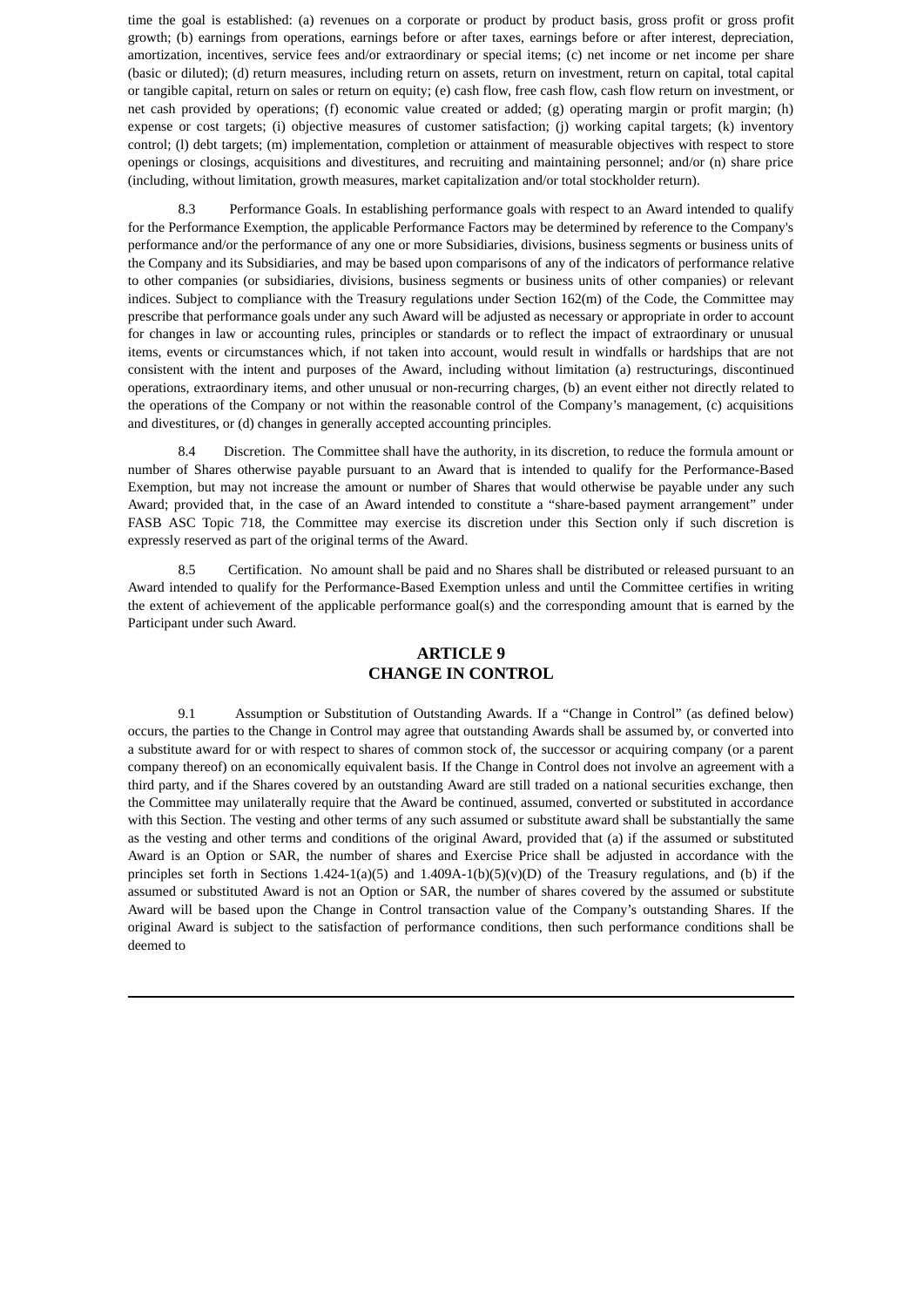have been satisfied immediately prior to the Change in Control at the greater of  $(x)$  the target performance level, or  $(y)$ the performance level that would have been attained if the rate or level of performance from the beginning of the performance period through the date of the Change in Control had continued at the same rate through the end of the performance period. If reasonably feasible, the assumed or substituted Award will also provide the participant with an opportunity to earn any remaining portion of the Award (over and above the portion deemed to have been earned under the preceding sentence) based upon the achievement of a performance goal for the entire performance period that is similar in nature to the corresponding performance goal under the original terms of the Award. If, within two years following a Change in Control, a Participant's employment or other service terminates due to the Participant's death or is terminated by the Company or a successor or acquiring company (or any of its or their affiliates) without "Cause" or by the Participant for "Good Reason" (as such terms are defined below), any then outstanding assumed or substitute Awards held by such terminated Participant shall immediately be fully vested, and any outstanding assumed or substitute Options and SARs will remain outstanding for 180 days after such termination of employment (or, if earlier, until the expiration of their original stated terms).

9.2 Awards Not Assumed or Substituted. If a Change in Control occurs and an outstanding Award is not assumed, converted, substituted or continued pursuant to Section 9.1, then such Award will be deemed fully vested and any performance conditions applicable to such Award will be deemed to have been satisfied immediately prior to the Change in Control at the maximum performance level specified in the Award for purposes of determining the extent to which the Award is earned. Each such Award shall be cancelled immediately prior to the effective time of the Change in Control in exchange for an amount equal to the per Share consideration received by the holders of outstanding Shares in the Change in Control transaction, reduced in the case of an Option or SAR by the Exercise Price for such Shares. No consideration will be payable in respect of the cancellation of an Option or SAR with an Exercise Price per Share that is equal to or greater than the value of the Change in Control transaction consideration per Share. The amount payable with respect to the cancellation of an outstanding Award pursuant to this section will be paid in cash, unless the parties to the Change in Control agree that some or all of such amount will be payable in the form of freely tradable shares of common stock of the successor or acquiring company (or a parent company thereof). Subject to Section 11.2, the payments contemplated by this Section 9.2 shall be made upon at or as soon as practicable following the effective time of the Change in Control. Notwithstanding the foregoing, the Committee, acting in its discretion, may prescribe different treatment of an Award in the circumstances governed by this Section, provided that the terms of such different treatment, together with a specific reference to this Section, are set forth in the applicable Award Agreement.

#### 9.3 Certain Defined Terms.

(a) "Cause" means, with respect to any Participant and unless otherwise specified in the Participant's Award Agreement, (i) if there is an employment or other services agreement in effect between the Participant and the Company or a Subsidiary that defines the term "cause" (or a term of like import), the Participant's engaging in conduct that constitutes "cause" (or a term of like import) within the meaning of that agreement, or (ii) if there is no such employment or other services agreement in effect, "Cause" shall mean (1) a Participant's repeated failure or refusal to perform the duties of the Participant's employment, consistent with past practice and his or her position and title where such conduct shall not have ceased or been remedied within ten days following written warning from the Company specifying such conduct; (2) the Participant's conviction of, or entering a plea of guilty or no contest to, a felony; (3) the Participant's performance of any act or the Participant's failure to act, for which, if the Participant were prosecuted and convicted, a crime or offense involving money or property of the Company would have occurred; (4) the Participant's performance of any act or the Participant's failure to act which constitutes fraud or a breach of a fiduciary trust, including, without limitation, misappropriation of funds or a material misrepresentation of the Company's operating results or financial condition; (5) any attempt by the Participant to secure any personal profit (other than pursuant to the terms of the Participant's employment or through the Participant's ownership of equity in the Company) in connection with the business of the Company (for example, without limitation, using Company assets to pursue other interests, diverting to the Participant or to a third party any business opportunity belonging to the Company, insider trading or taking bribes or kickbacks); (6) the Participant's engagement in conduct or activities materially damaging to the property, business or reputation of the Company other than as a result of good faith performance of his duties; (7) the Participant's illegal use of controlled substances; (8) any act or omission by the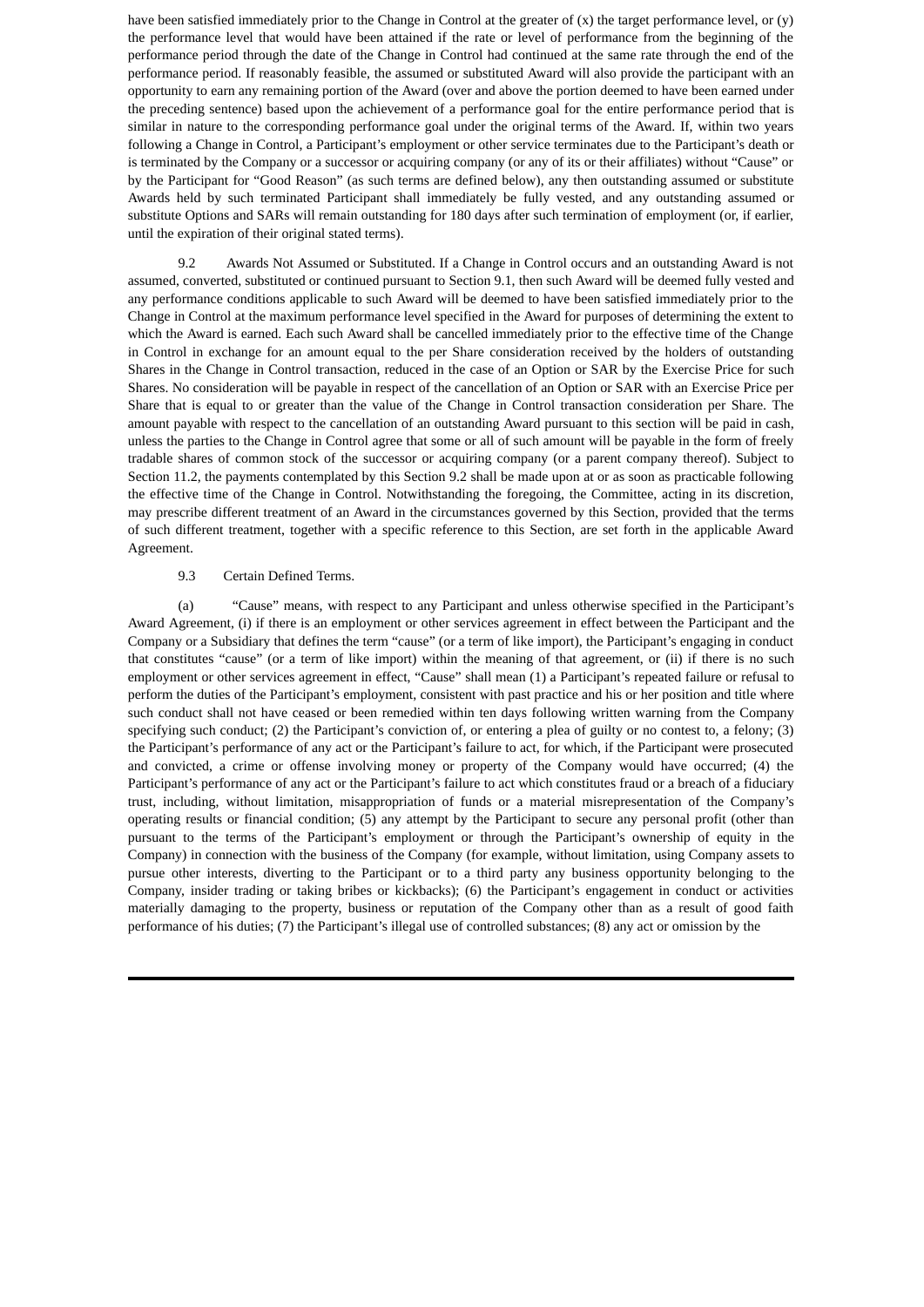Participant involving malfeasance or gross negligence in the performance of the duties of the Participant's employment to the material detriment of the Company; or (9) the entry of any order of a court that remains in effect and is not discharged for a period of at least sixty days, which enjoins or otherwise limits or restricts the performance by the Participant of the duties of the Participant's employment, relating to any contract, agreement or commitment made by or applicable to the Participant in favor of any former employer or any other person.

(b) A "Change in Control" shall be deemed to have occurred upon the happening of any of the following events:

(i) any "person" as such term is used in Sections 13(d) and 14(d) of the Exchange Act (other than the Company, a subsidiary of the Company, any trustee or other fiduciary holding securities under any employee benefit plan of the Company or any corporation owned, directly or indirectly, by the stockholders of the Company in substantially the same proportions as their ownership of stock of the Company), is or becomes, including pursuant to a tender or exchange offer for shares of Common Stock pursuant to which purchases are made, the "beneficial owner" (as defined in Rule 13d-3 under the Exchange Act), directly or indirectly, of securities of the Company representing more than 50% of the combined voting power of the Company's then outstanding securities, provided, however, that the provisions of this paragraph (a) shall not be applicable to any acquisition directly from the Company; or

(ii) individuals who, as of the date hereof, constitute the Board (the "Incumbent Board"), shall cease for any reason to constitute at least a majority thereof; provided, however, that any individual becoming a director subsequent to the date hereof whose appointment or election by the Board or nomination for election by the Company's stockholders was approved or recommended by a vote of at least two-thirds (2/3) of the directors then still in office who were either directors on the date hereof, or whose appointment, election or nomination for election was previously so approved or recommended, shall be considered a member of the Incumbent Board, but excluding for this purpose any new director whose initial assumption of office is in connection with an actual or threatened election contest relating to the election of directors of the Company; or

(iii) there is consummated a merger or consolidation of the Company or any direct or indirect subsidiary of the Company with any other corporation, other than a merger or consolidation which would result in the voting securities of the Company outstanding immediately prior to such merger or consolidation continuing to represent (either by remaining outstanding or by being converted into voting securities of the surviving entity or any parent thereof) more than 50% of the combined voting power of the securities of the Company or such surviving entity or any parent thereof outstanding immediately after such merger or consolidation; or

(iv) there is consummated a plan of complete liquidation or dissolution of the Company or there is consummated the sale or disposition by the Company of all or substantially all of the Company's assets, in one transaction or a series of related transactions, other than a sale or disposition by the Company of all or substantially all of the Company's assets to an entity, more than 50% of the combined voting power of the voting securities of which is owned by stockholders of the Company in substantially the same proportion as their ownership of the Company immediately prior to such sale.

(c) "Good Reason" shall have the meaning ascribed to that term (or a term of like import) in a Participant's employment agreement or, if such term (or a term of like import) is not defined in the Participant's employment agreement or there is no such agreement, then "Good Reason" shall mean any of the following events: (i) a material diminution of the Participant's duties and responsibilities that result in a material adverse effect on the Participant's status and authority, (ii) a change in the principal location of the Participant's employment to a location more than fifty (50) miles outside of New York City or the Participant's then current other business location, except for travel reasonably required as part of such employment, (iii) failure to timely pay the Participant any salary or bonus when due, or (iv) any reduction in (1) the Participant's annual rate of salary from the highest annual rate of salary in effect during the one-year period prior to the date of the Change of Control, or (2) the amount of annual bonus paid to the Participant after the date of the Change in Control in light of the results of operations of the Company for that year compared to the bonus paid for the most recent fiscal year prior to the date of the Change of Control in light of the results of operations of the Company for that year. Notwithstanding the foregoing, in order to terminate for "Good Reason," a Participant must specify in writing to the Company (or the successor or acquiring company or a parent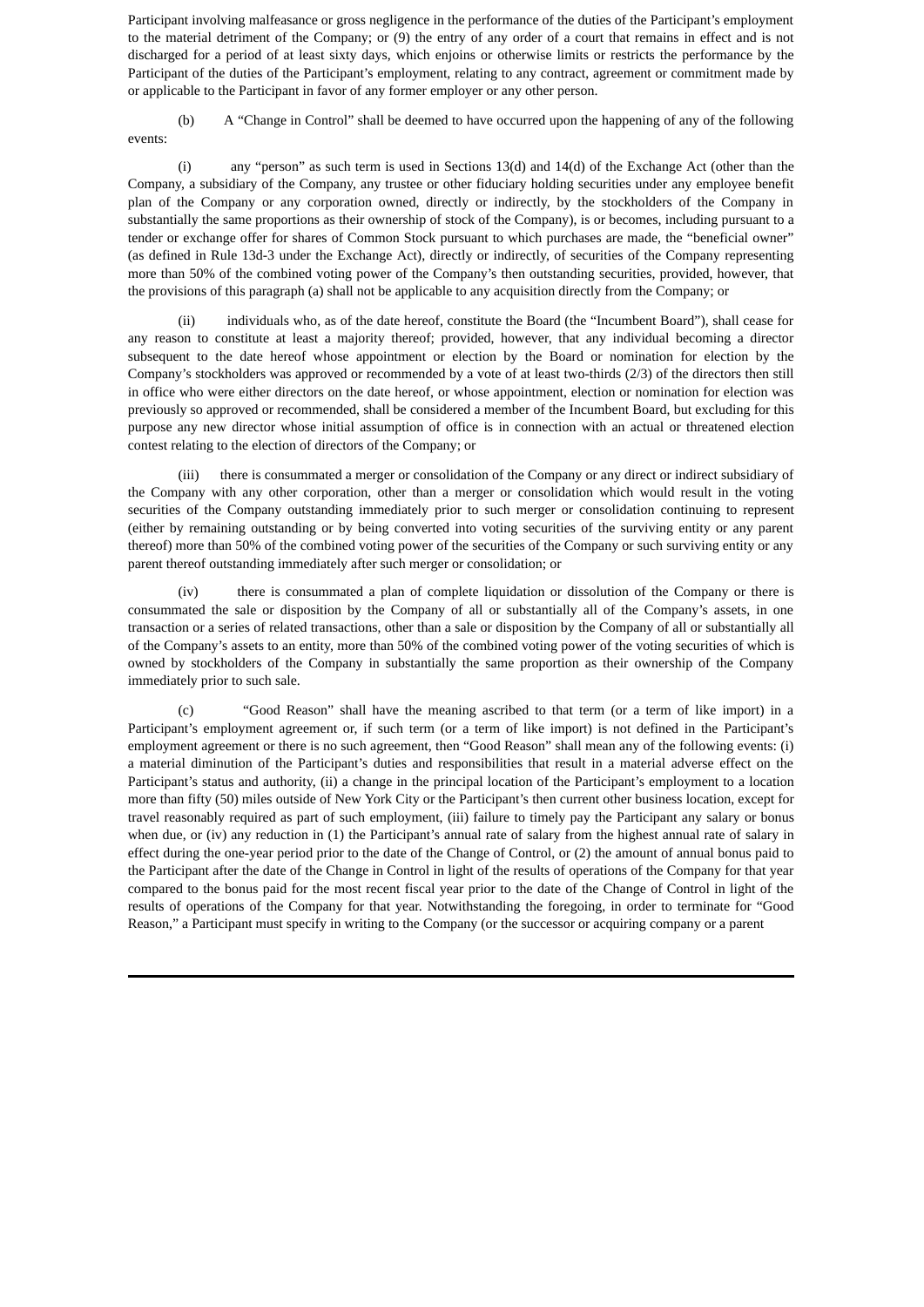thereof) the nature of the act or omission that the Participant deems to constitute Good Reason and provide the Company (or the successor or acquiring company or a parent thereof) 30 days after receipt of such notice to review and, if required, correct the situation (and thus prevent the Participant's termination for Good Reason). Notice of termination for Good Reason must be provided, if at all, within 90 days after the occurrence of the event or condition giving rise to such termination.

9.4 No Fractional Shares. In the event of an adjustment in the number of shares covered by any Award pursuant to the provisions hereof, any fractional shares resulting from such adjustment shall be disregarded, and each converted Award shall cover only the number of full shares resulting from the adjustment.

### **ARTICLE 10 AMENDMENT AND TERMINATION**

10.1 Amendment and Termination of the Plan. The Board, acting in its sole discretion, may amend the Plan at any time and from time to time and may terminate the Plan at any time. Plan amendments will be subject to approval by the Company's stockholders if and to the extent such approval is required in order to satisfy applicable law and/or stock exchange listing rules. Unless sooner terminated, the Plan will terminate on the tenth anniversary of the date it is approved by the Company's stockholders (and the Plan will not become effective unless and until such approval is obtained).

10.2 Outstanding Awards. Except as specifically required or permitted by the Plan or an Award Agreement, no amendment of an Award Agreement, and no termination, amendment or modification of the Plan shall cause any then outstanding Award to be forfeited or altered in a way that adversely affects a Participant's rights, unless the Participant consents thereto. The rights of any person with respect to an Award that is outstanding at the time of the termination of the Plan shall not be affected solely by reason of such termination and shall continue in accordance with the terms of the Award and of the Plan, as each is then in effect or is thereafter amended.

### **ARTICLE 11 TAX WITHHOLDING; SECTION 409A**

11.1 Tax Withholding. Each Award and the exercise, vesting and settlement of each Award shall be subject to a Participant's payment or other satisfaction of any applicable withholding taxes. The Committee, in its sole discretion and pursuant to applicable law and such procedures as it may specify from time to time, may require or permit the Participant to satisfy the tax withholding obligation(s) relating to an Award (in whole or in part) by or through (a) the payment of cash by the Participant, (b) the Company's withholding cash or Shares that would otherwise be paid, issued or released pursuant to the Award, (c) the transfer to the Company of other Shares owned by the Participant, (d) a broker-assisted cashless exercise arrangement that complies with applicable law, and/or (e) by such other means as the Committee may determine. The amount of a Participant's withholding tax obligation that is satisfied in Shares (whether previously-owned or withheld from the Shares that would otherwise be issued or released) shall be based upon the Fair Market Value of the Shares on the date such Shares are delivered or withheld. If Shares are withheld for the payment of a Participant's taxes associated with an Award, the amount of tax covered by such Share withholding must be based upon a rate that is not less than the minimum applicable withholding rate and may be based upon a rate that does not exceed the maximum individual statutory tax rate in the Participant's applicable tax jurisdiction(s). For the avoidance of doubt, if a Participant's actual marginal tax rate is lower than the maximum applicable tax rate, the amount of Share-based withholding may be based upon the higher maximum tax rate.

11.2 Section 409A Compliance. It is intended that Awards made under the Plan, including any deferred payment or settlement terms and conditions, shall be exempt from or comply with Section 409A. Without limiting the generality of the preceding sentence and notwithstanding anything to the contrary contained herein, the following provisions shall apply with respect to an Award if and to the extent that such Award provides for the payment of "nonqualified deferred compensation" (within the meaning of Section 409A).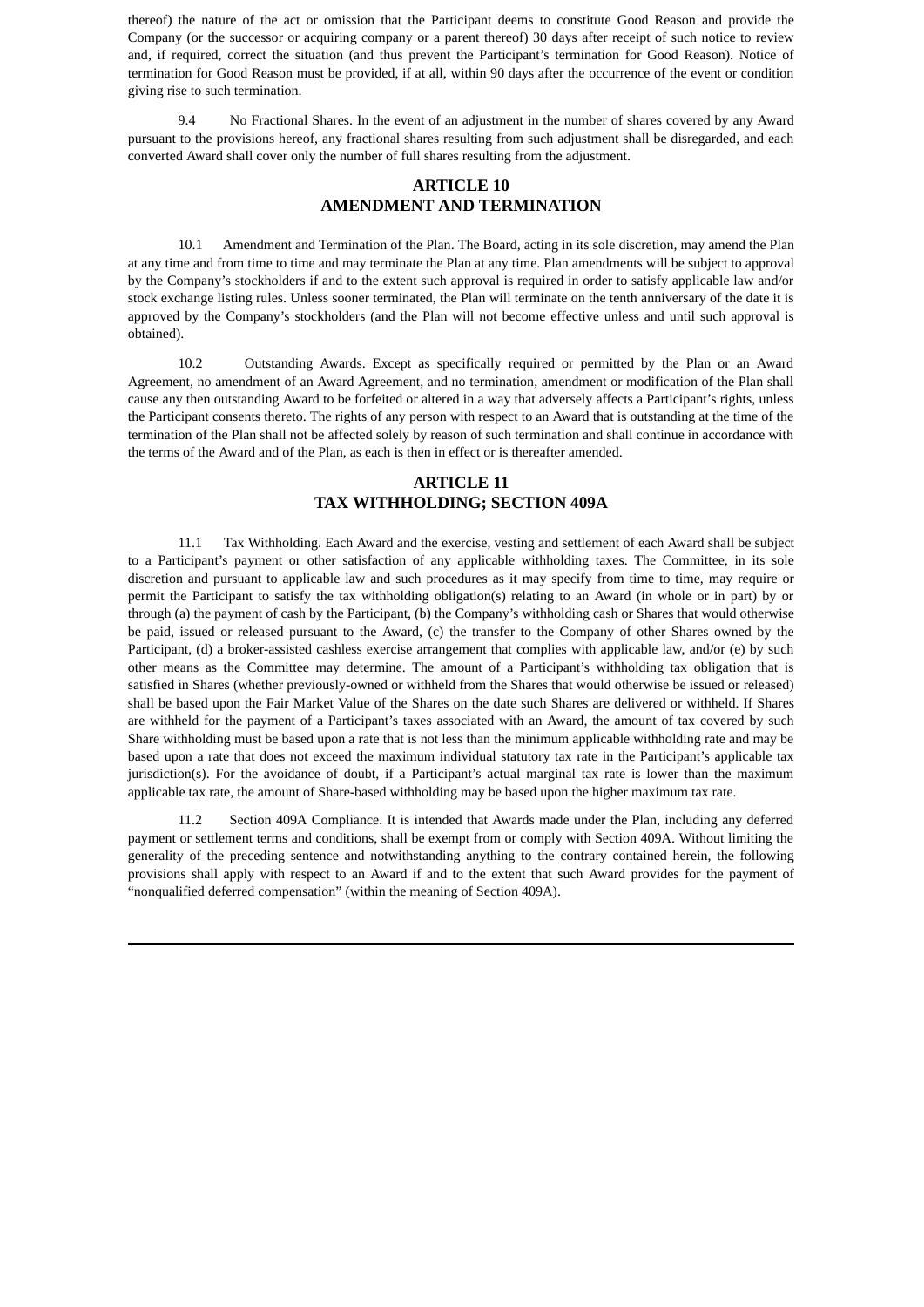(a) If a Participant becomes entitled to payments (cash or Shares) under the Award on account of the "termination of the Participant's employment or other service" or words of like import, then such termination of employment or service will not be deemed to have occurred unless and until the Participant incurs a "separation from service" within the meaning of Section 409A.

(b) If the Participant is a "specified employee" within the meaning of Section 409A at the time of his or her separation from service, then any such payment covered by Section 409A shall be delayed until the first business day following the earlier of (i) the date which is six months after the date of such separation from service, or (ii) the date of the Participant's death. On the delayed payment date, the Participant (or the Participant's beneficiary) will be entitled to receive a lump sum payment or distribution of the payments that otherwise would have been made during the period that such payments are delayed.

(c) If a payment covered by Section 409A would be accelerated on account of the occurrence of a "Change in Control," then such payment shall not be made unless such Change in Control also constitutes a "change in ownership," "change in effective control" or "change in ownership of a substantial portion of the Company's assets" within the meaning of Section 409A. Any payment that would have been made except for the application of the preceding sentence shall be made in accordance with the payment or settlement schedule that would have applied under the Award in the absence of a Change in Control or, if earlier, on the date of the termination of the Participant's employment or service (without regard to any further service or performance conditions that otherwise would have applied).

(d) Notwithstanding the foregoing, each Participant shall be solely responsible, and the Company shall have no liability to the Participant or otherwise, for or with respect to any taxes, acceleration of taxes, interest or penalties arising under Section 409A.

# **ARTICLE 12 MISCELLANEOUS**

12.1 Non-Transferability. Except as otherwise specifically permitted by the Plan or the applicable Award Agreement, no Award shall be assignable or transferable except upon the Participant's death to his or her "beneficiary" (as defined below), and, during a Participant's lifetime, an Option or SAR may be exercised only by the Participant or the Participant's guardian or legal representative. Notwithstanding the foregoing, subject to the consent of the Committee (which it may grant, condition or deny in its sole discretion for any or no reason), a Participant may make an inter vivos transfer of an Option (other than an ISO), SAR or RSU to any "family member" (within the meaning of Item A(1)(a)(5) of the General Instructions to SEC Form S-8 or a successor), including, without limitation, to one or more trusts, partnerships, limited liability companies and other entities which qualify as family members, provided that such transfer is not a transfer for value or is a transfer for value that the Committee determines is for estate planning purposes, and provided further that such transfer is permitted by applicable law and does not give rise to tax under Section 409A. For the purposes hereof, a Participant's "beneficiary" is any person or entity (including, without limitation, a trust or estate) designated in writing by a Participant to succeed to the Participant's Award(s) upon the Participant's death, subject to the provisions hereof and of the applicable Award Agreement(s). A Participant may designate a beneficiary by delivering a written beneficiary designation to the Committee (or its designee) in such form and in such manner as the Committee (or its designee) may prescribe. Each beneficiary designation duly filed with the Committee (or its designee) will have the effect of superseding and revoking any prior beneficiary designation. If a Participant does not designate a beneficiary, or if no designated beneficiary survives the Participant, then the Participant's estate will be deemed to be his or her beneficiary. The term "Participant," as used herein, shall be deemed to include the Participant's beneficiary if and to the extent the context requires.

12.2 Successors. All obligations of the Company with respect to Awards granted under the Plan shall be binding on any successor to the Company of all or substantially all of the business and/or assets of the Company, whether the existence of such successor is the result of a direct or indirect purchase, merger, consolidation or otherwise, and the term "Company" as used herein shall be construed accordingly.